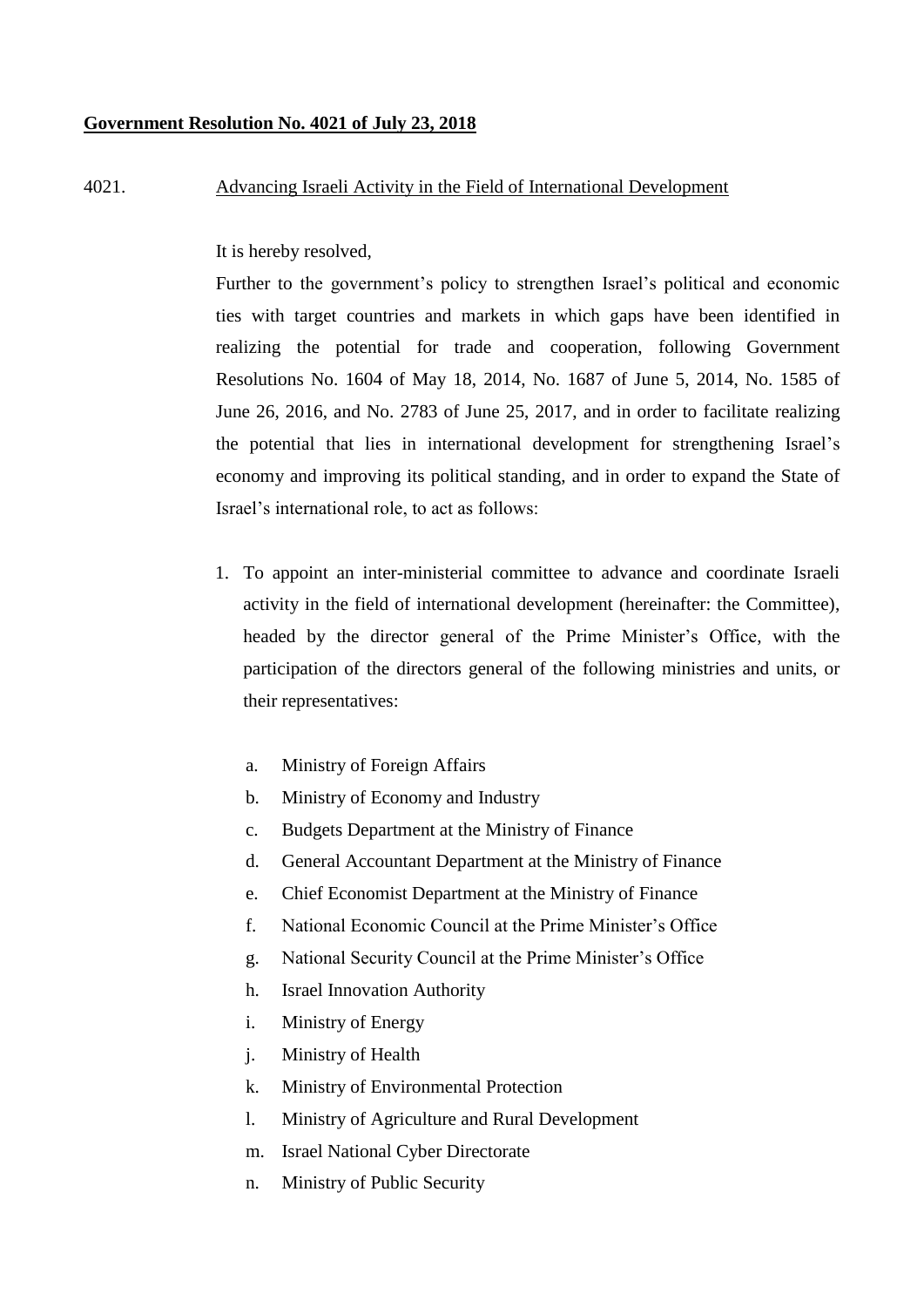- 2. The Committee's authorities:
	- a. The Committee will formulate, within 120 days, a strategy for the field of international development, with the goal of strengthening Israel's economy and its political standing and to help international development efforts.
	- b. The Committee's recommendations will be presented to the government by the prime minister and the minister of finance.
	- c. When formulating the strategy, the Committee will examine, *inter alia*, the following:
		- i. Tools to encourage the private sector in Israel to take part in international development in order to expand its potential market;
		- ii. Tools to encourage Israeli innovation for the unique needs of the developing world;
		- iii. Financing tools to increase the market potential of the Israeli private sector and to achieve the government's goals in the field of international development. The team will examine, *inter alia*, possibilities for combining private funding, public funding and funding from international bodies, tools to encourage private funding for international development projects and the possibility of establishing an Israeli development finance institution.
		- iv. Tools to bolster Israeli aid and its connections with the private and third sectors.
		- v. A mechanism for coordinating extra-governmental bodies that are relevant to international development.
	- d. Setting priorities and coordinating governmental work in the field of international development. When doing so, the Committee will determine:
		- i. The Government of Israel's target countries in the field of international development.
		- ii. Areas in which Israel has a comparative advantage in the field of international development, with a focus on Israel's potential contribution to reaching the sustainable development goals defined by the United Nations.